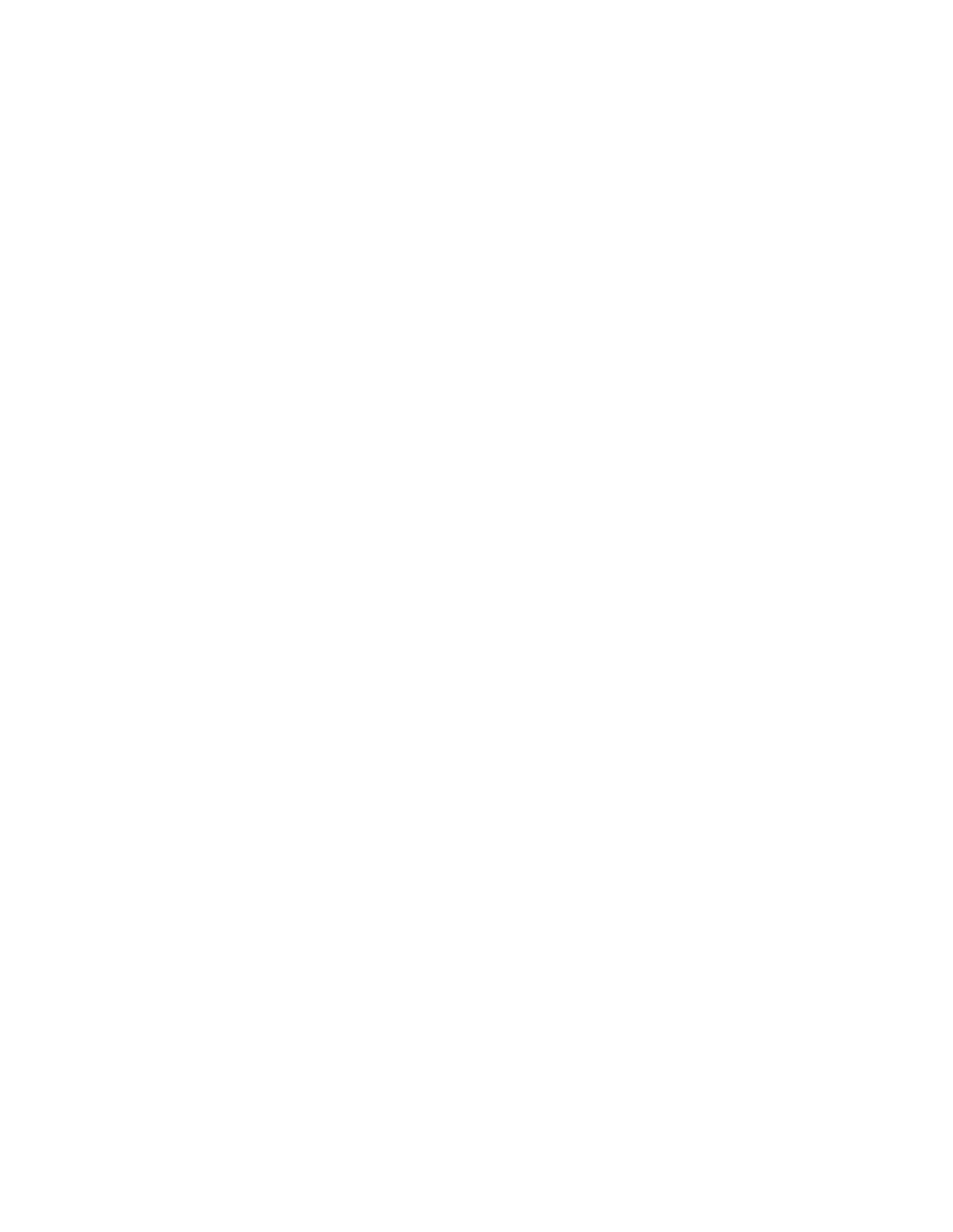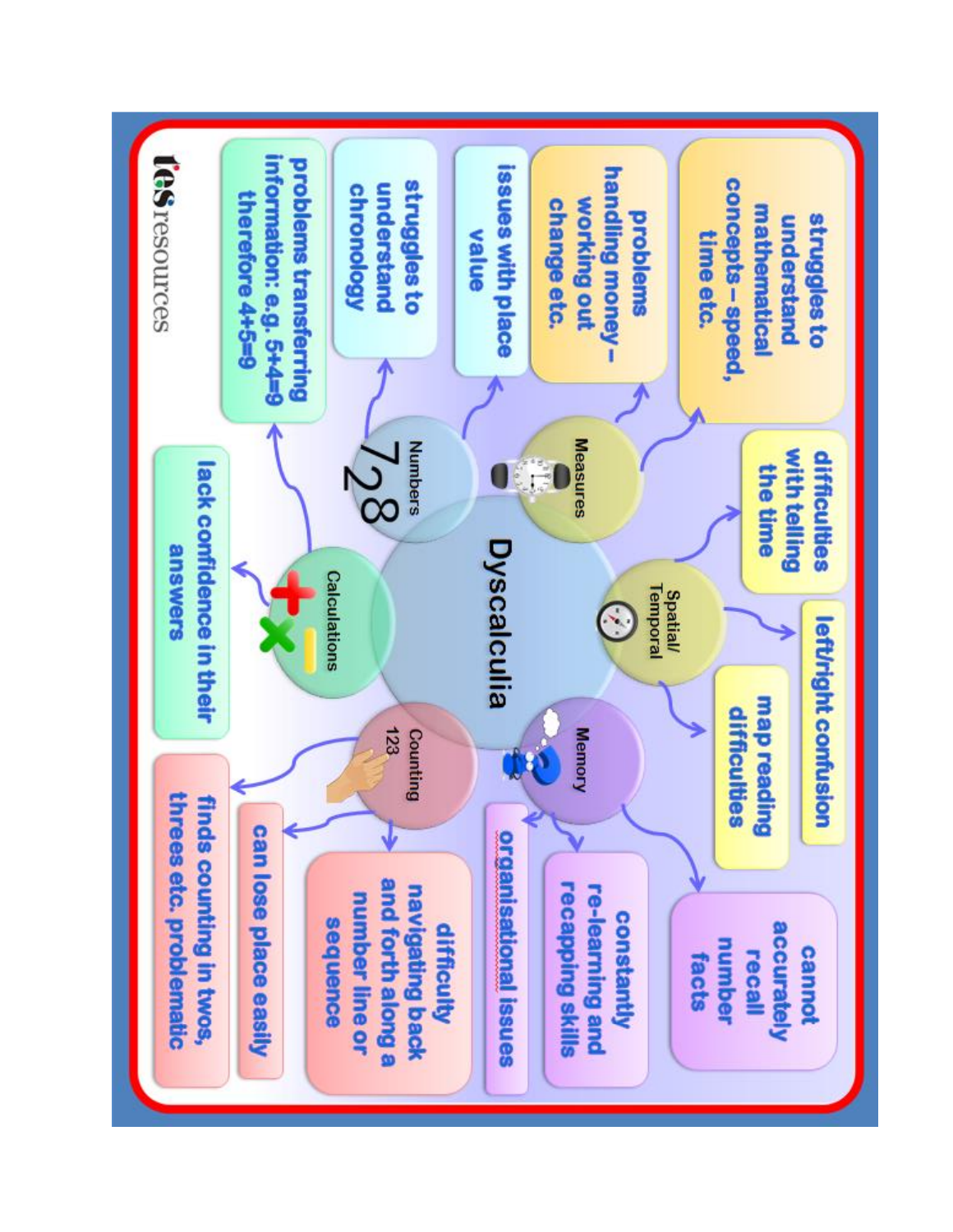### **Dyscalculia**

#### Definition

> Dyscalculia means inability to calculate, and is the most widely used term for disabilities in arithmetic and mathematics.

#### Incidence

 $\triangleright$  Research suggests that its prevalence is at least 6 percent of the school-aged population.

#### Symptoms

- > May confuse mathematical symbols
- > Poor mental arithmetic skills
- $\triangleright$  Inability to grasp and remember mathematical concepts, rules, formulae, and sequences



#### Causes

- > Poor cognitive skills including visual memory and logical thinking
- > Lacks math skills and knowledge

#### Intervention

- > Improve cognitive skills
- >Teach math skills and knowledge

#### Dyscalculia is...

- A learning issue that makes it hard to understand concepts related to numbers and do tasks like add and subtract.
- $\sqrt{\phantom{a}}$  A common condition. Some experts say dyscalculia is just as common as dyslexia.
- A common co-occurrence. Dyscalculia can exist on its own but is often found in kids with issues like dyslexia and ADHD.

#### Dycalculia is not...

- A sign of low intelligence. You can be very smart and have dyscalculia.
- <sup>6</sup> The same thing as math anxiety. But it often co-occurs with this emotional issue, which involves self-doubt and fear of failure.
- A lack of effort. Kids with dyscalculia need different kinds of interventions to make progress-not more of the same instruction.

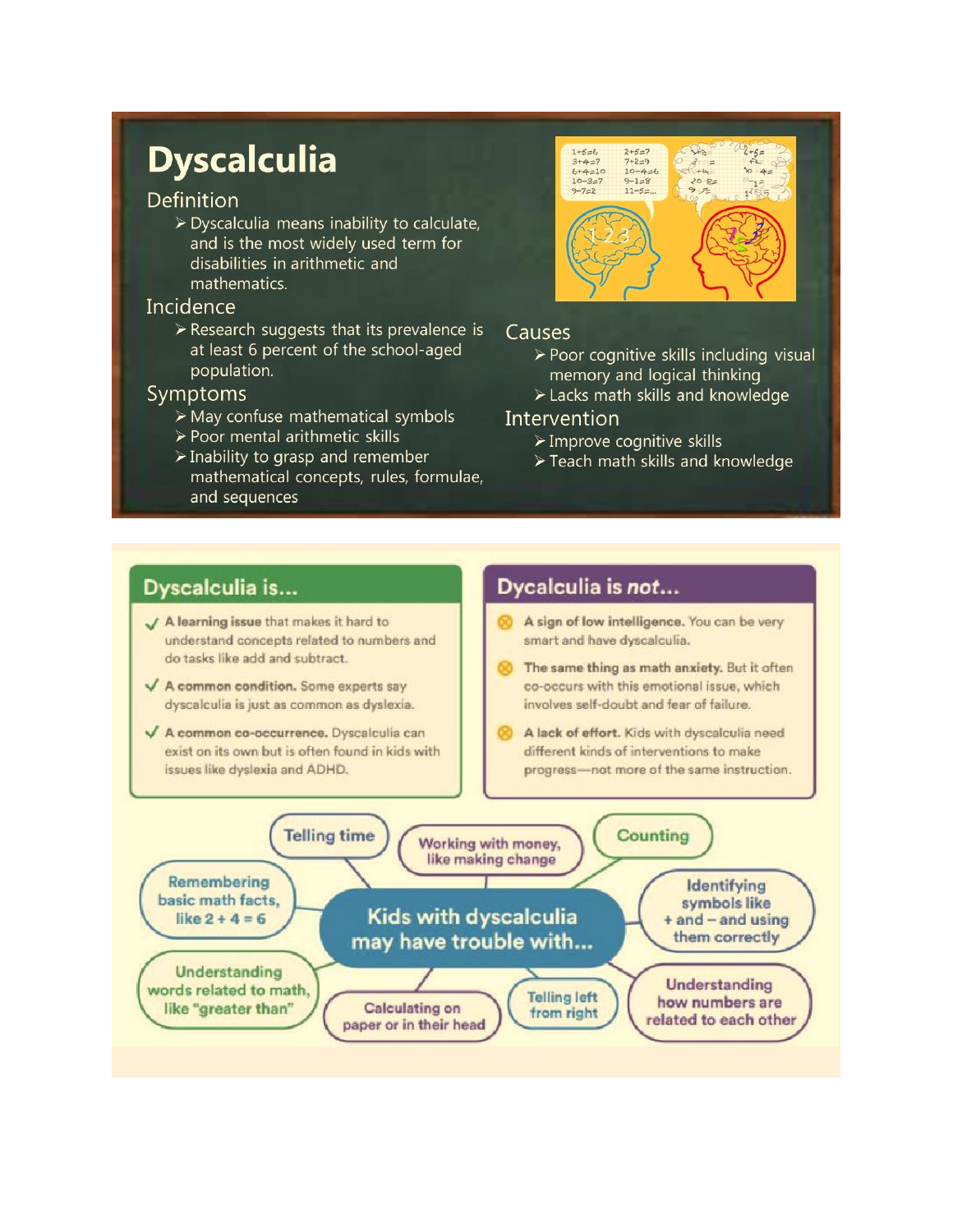#### **Easy tips for students struggling in or with learning difficulties in Maths**

- Have a hundred board starting with 1 at the bottom
- Offer times tables in lists instead of a grid
- Use manipulatives (a variety of) and visuals as much as possible (numicons, deans, tens/hundred boards, abacus etc)
- Don't mix operations within the same task
- Shorten the task/tasks so they do not seem overwhelming
- Be aware of what your focus is. Do they HAVE to write out the question or can they just write out the answer on the sheet
- Is language a barrier? Are you testing their English or Maths skills
- Give thinking time
- Check the children's work after 1 or 2 questions so you know they're on track
- Use colours and arrows to highlight the process
- Focus on place value
- Have the learner verbalise their thinking to help YOU understand how their mind is working



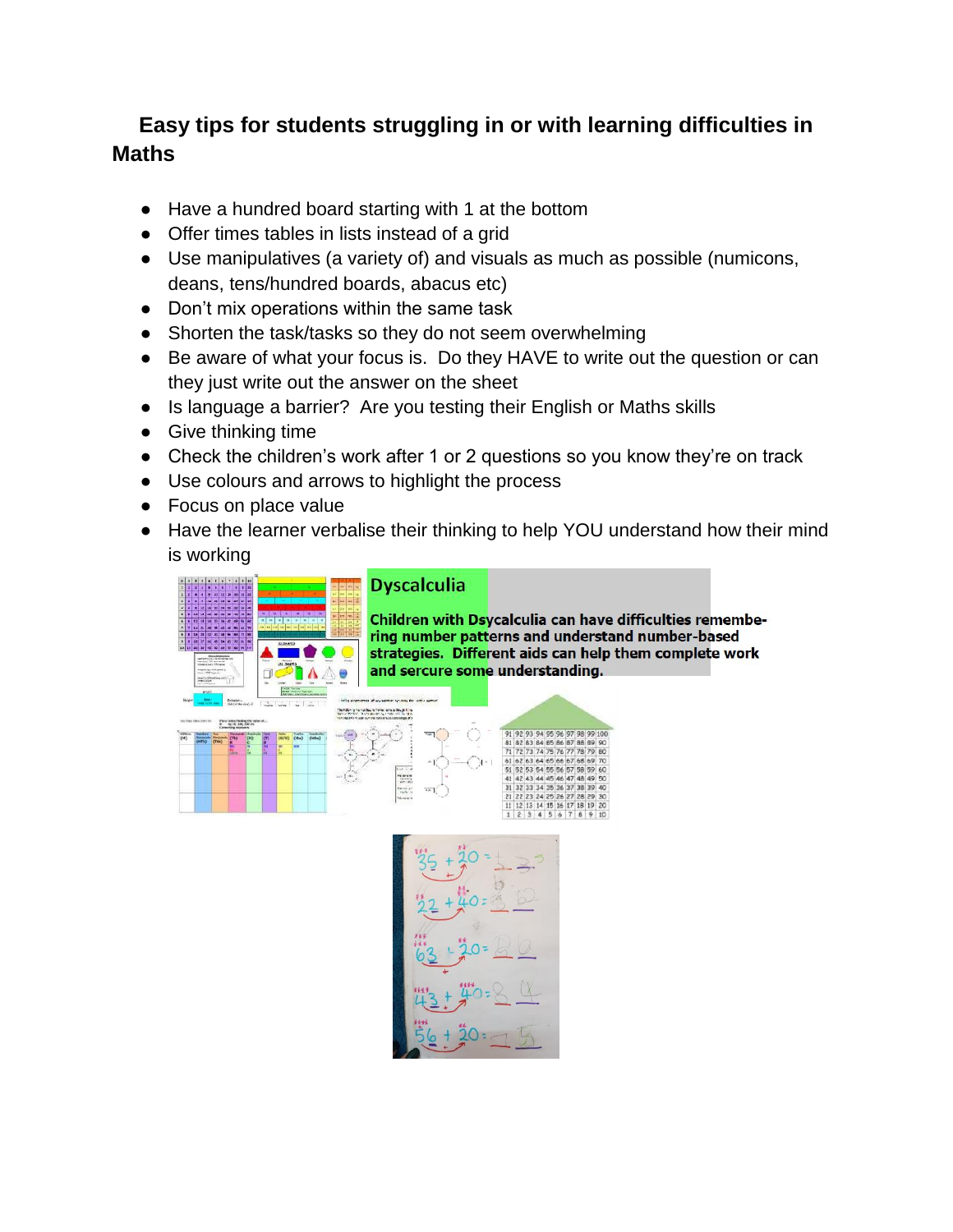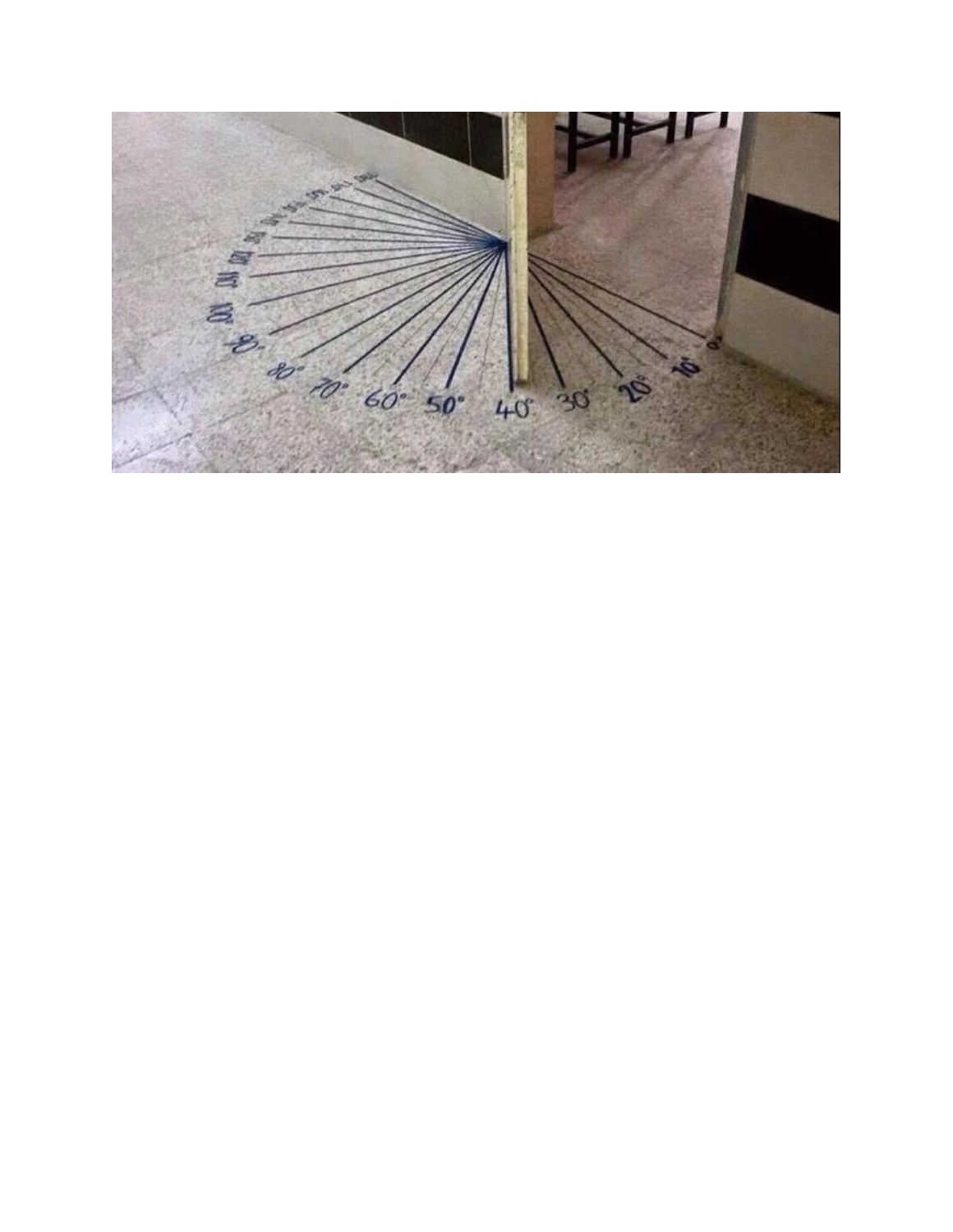### **Dyscalculia notebook (for students)**

Plastic covered from and back so students can use a whiteboard pen to work on

|                |    |    | 2x. |    |    |    | <b>TOW</b> |    | 0x |          |  |
|----------------|----|----|-----|----|----|----|------------|----|----|----------|--|
|                |    | 92 |     |    | 95 | 96 | 97         | 98 | 99 | 100      |  |
|                | 81 | 82 | 83  | 84 | 85 | 86 | 87         | 88 | 89 | 90       |  |
|                |    | 72 | 73  |    | 75 | 76 |            | 78 | 79 | 80       |  |
|                | 61 | 62 | 63  | 64 | 65 | 66 | 67         | 68 | 69 | 70       |  |
|                | 51 | 52 | 53  | 54 | 55 | 56 | 57         | 58 | 59 | 60       |  |
|                | 41 | 42 | 43  | 44 | 45 | 46 | 47         | 48 | 49 | 50       |  |
| $\overline{a}$ | 31 | 32 | 33  | 34 | 35 | 36 | 37         | 38 | 39 | 40       |  |
|                | 21 | 22 | 23  | 24 | 25 | 26 | 27         | 28 | 29 | 30       |  |
| Number:        | 11 | 12 | 13  | 14 | 15 | 16 | 17         | 18 | 19 |          |  |
|                |    | 2  | 3   |    | 5  | 6  |            | 8  | g  | 20<br>10 |  |



Laminated tabs so students can easily find the concept they need